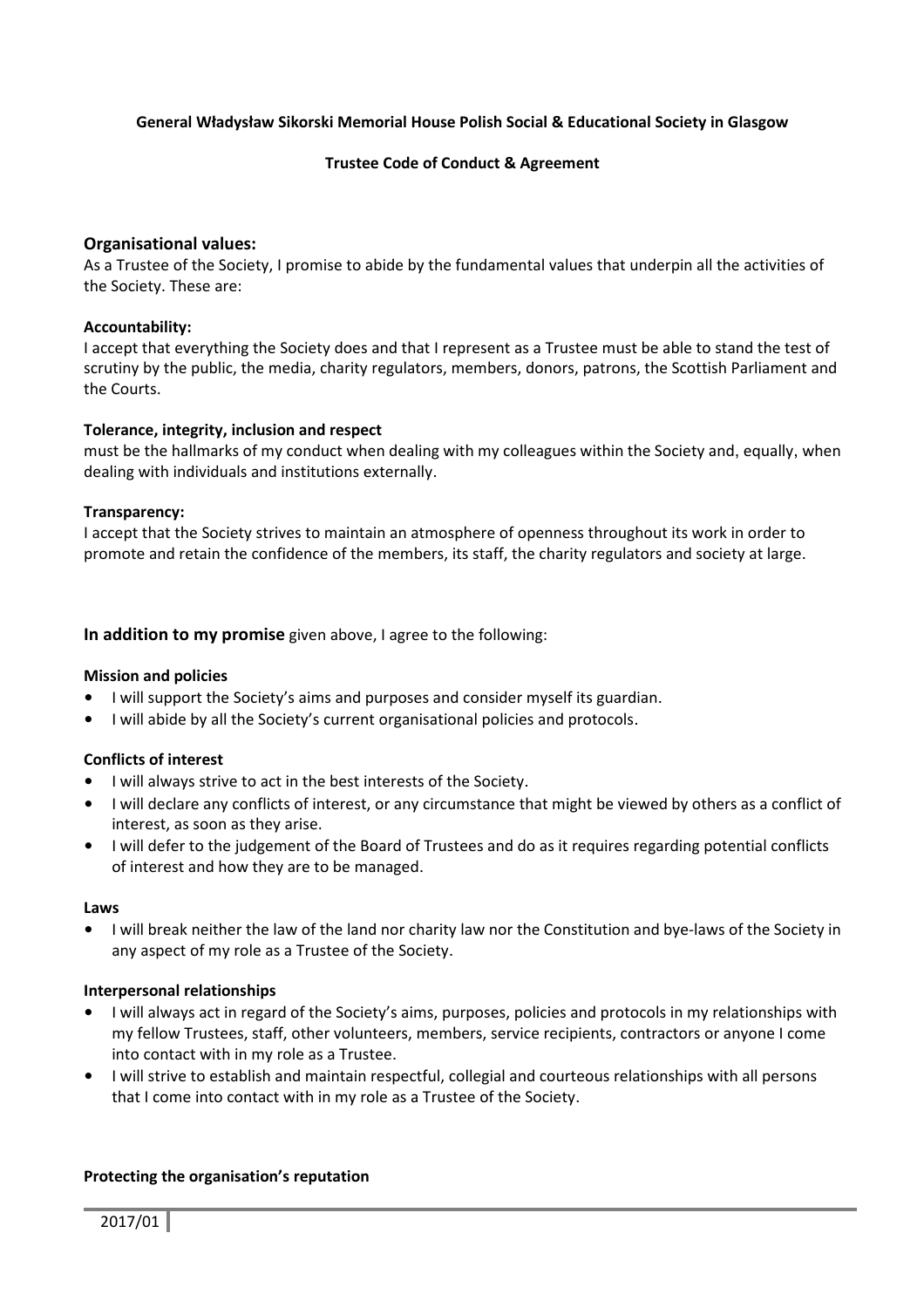- I will not speak as a Trustee of the Society to the media or in a public forum without the prior knowledge and approval of the Chair or of the Board of Trustees as a whole.
- When it has not been possible to obtain prior consent, I will immediately inform the Chair and my fellow Trustees when I have spoken as a Trustee of this organisation to the media or in a public forum.
- When I am speaking as a Trustee of this organisation, my comments will reflect current Society policies, even when these may not necessarily align with my own personal views.
- When speaking as a private individual I will strive to uphold the reputation of the Society and those who both work and volunteer within it and I will say nothing that may be construed as contradictory to the aims and purposes of the Society or that might bring the Society into disrepute in the eyes of another.
- I will respect organisational, boardroom and individual confidentiality.
- I will take an active interest in the Society's public image, noting relevant news articles, books, television programmes and the like about the Society, about similar organisations, or about important issues for the Society.

# Personal gain

- I will not make personal gain, either materially or financially, from my role as Trustee unless as provided for or as authorised within the governing document; nor will I permit others to do so as a result of my actions or negligence.
- I will document all expenses incurred on legitimate Society business and only seek reimbursement according to agreed procedure.
- I will not accept any gifts or hospitality that may be offered to me as a Trustee without the prior and express consent of the Chair or the Board of Trustees as a whole.
- I will use all Society resources responsibly, when authorised, and in accordance with procedure.

## In the Boardroom:

- I will strive to embody the principles of leadership in all my actions and live up to the position of trust placed in me by the Society.
- I will abide by all current Board of Trustees governance procedures and practices.
- I will strive to attend all Board of Trustees meetings, giving apologies ahead of time to the Chair if I am unable to attend.
- I will carefully study the agenda and all other information sent to me in good time prior to meetings and be prepared to debate and vote on agenda items during meetings
- I acknowledge the authority of the Chair and will respect its role as the leader and manager of the meetings.
- I will engage in active debate and in voting at meetings according to procedure, putting forward my opinions where relevant to the matter under discussion, whilst at the same time maintaining a respectful attitude towards the opinions of others.
- I will not use the threat of resignation at the outset of any discussion and will exercise my right to record a negative vote or to resign only at the conclusion of a debate.
- I will accept a majority vote on any issue under discussion as being decisive and final and the will of the Board of Trustees.

## Confidentiality

• I will maintain confidentiality relating to all matters discussed within Board meetings unless I am explicitly authorised by the Chair or the Board of Trustees as a whole to speak about them externally.

## Enhancing governance

- I will participate in all induction, training and development activities organised for Trustees.
- I will continually seek ways to improve the Board of Trustees' governance practice.
- I will strive to identify good candidates for Trusteeship and will consider the appointment of any new Trustee solely on the basis of merit as it might benefit the Society.